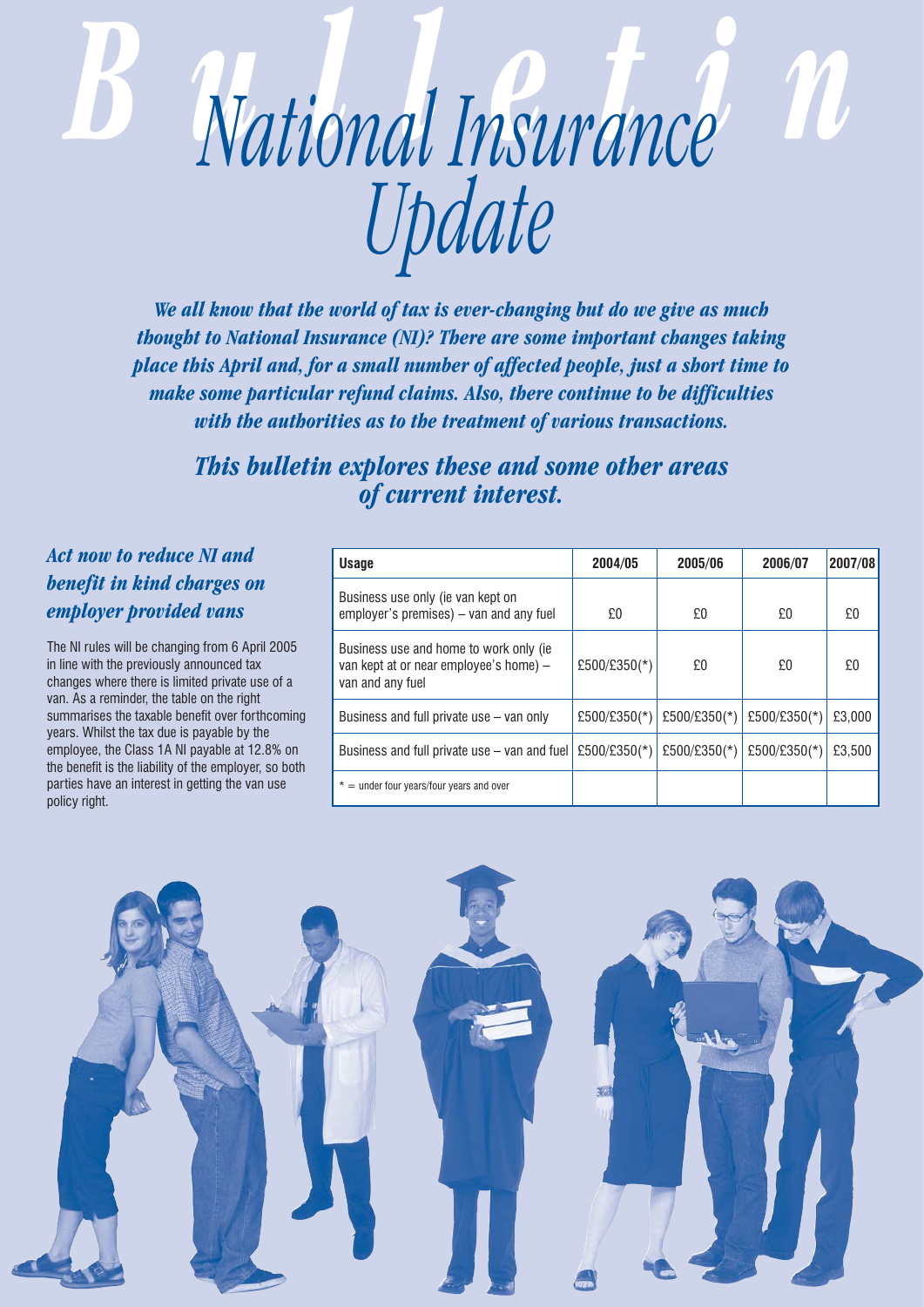Of particular value are the two new let-outs concerning certain private use of a van. The first is that there will be no longer be a tax charge (and therefore no NI either) where the private use is – to quote the legislation – 'substantially ordinary commuting' and any other private use is 'insignificant'. 'Ordinary commuting' can be very complicated to define but, at its simplest, it means home to work travel.

However, this only applies if the terms on which the van is provided prohibit use other than for ordinary commuting, so **employers may wish formally to change their policy/contracts of employment before April 2005**.

The second let out is where the van is not in fact used for home to work travel but, again, any private use is insignificant.

These changes are all well and good and will have been welcomed by many a van driver and employer but what does insignificant actually mean? The Inland Revenue has recently indicated that the following would be insignificant:

- taking an old mattress or other rubbish to the tip once or twice a year
- regularly making a slight detour to stop at a newsagent on the way to work
- calling at the dentist on the way home.

And the following are NOT insignificant:

- using the van to do the supermarket shopping each week
- taking the van away on a week's holiday
- using the van outside of work for social activities.

Even with this guidance though there will still be many shades of grey.

After the £3,000 charge comes along in 2007, we can expect the Inland Revenue to police

these rules with their usual vigour. A small disagreement as to whether private use is or is not insignificant could create a lot of back duty for them to potentially collect. If the P11D is completed incorrectly it will, in practice, be the employer who pays any tax arrears as well as any additional Class1A NI liability, probably with interest and penalties as well.

**You need to make sure that you have evidence of your rules and procedures and, of course, the actual usage of the van.**

## *Childcare*

As with vans, the NI rules will be changing from 6 April in line with tax changes. The NI treatment generally follows the tax rules and there are three main elements to the relief:

- a) full tax and NI relief for employer organised nurseries (not necessarily on the business premises but they often will be)
- b) other employer contracted childcare (eg a childminder)
- c) childcare vouchers.

With regard to b) and c), the relief is on the first £50 per week in which childcare is provided (ie not necessarily therefore £2,600 per annum).

Whilst the excess over £50 per week goes on the P11D for tax purposes, only in situation b) is it subject to Class 1A NI (ie employer only). In the case of childcare vouchers, any excess cost instead attracts Class 1 NI on a pay-period-bypay-period basis (in line with other types of vouchers).

One further change that has recently been announced is that the £50 per week childcare voucher limit will be applied on the face value of the voucher rather than the cost to the employer

(the latter will invariably include an administration charge, which would therefore have otherwise reduced the real value of the reliefs available).

Some employees may wish to take advantage of the new £50 per week tax and NI exemption. Employers may like to offer this tax and NI free benefit by way of a salary sacrifice. It is important that employees only give up the right to future salary and understand that the sacrifice will have implications for example for other NI related benefits such as statutory sick pay and statutory maternity pay. The salary sacrifice would probably not be appropriate for employees in receipt of Working Tax Credit and the childcare element of Child Tax Credit. This is because part of the entitlement to these credits is based on childcare costs paid personally rather than by the employer. Please contact us if we can offer further help and advice.

### *Wot! No NINO – watch out for new electronic filing penalties and incentive payments*

If you send in your end of year employees' returns (P35 and P14) without National Insurance numbers (NINOs), or the wrong numbers, you need to be aware that the Inland Revenue will be charging you extra for that privilege.

There are two stages to the get-tough process. First, for 2004/05 (to be submitted by 19 May 2005) you should no longer use temporary NINOs. Up to now these have been used where no real NINO is available. A temporary NINO appears in the format TN, date of birth and gender; eg date of birth 12 April 1956 female would be TN120456F. Numbers in this format will not be accepted, nor will NINOs with a prefix PZ. The latter prefix has never been issued as a valid NINO.

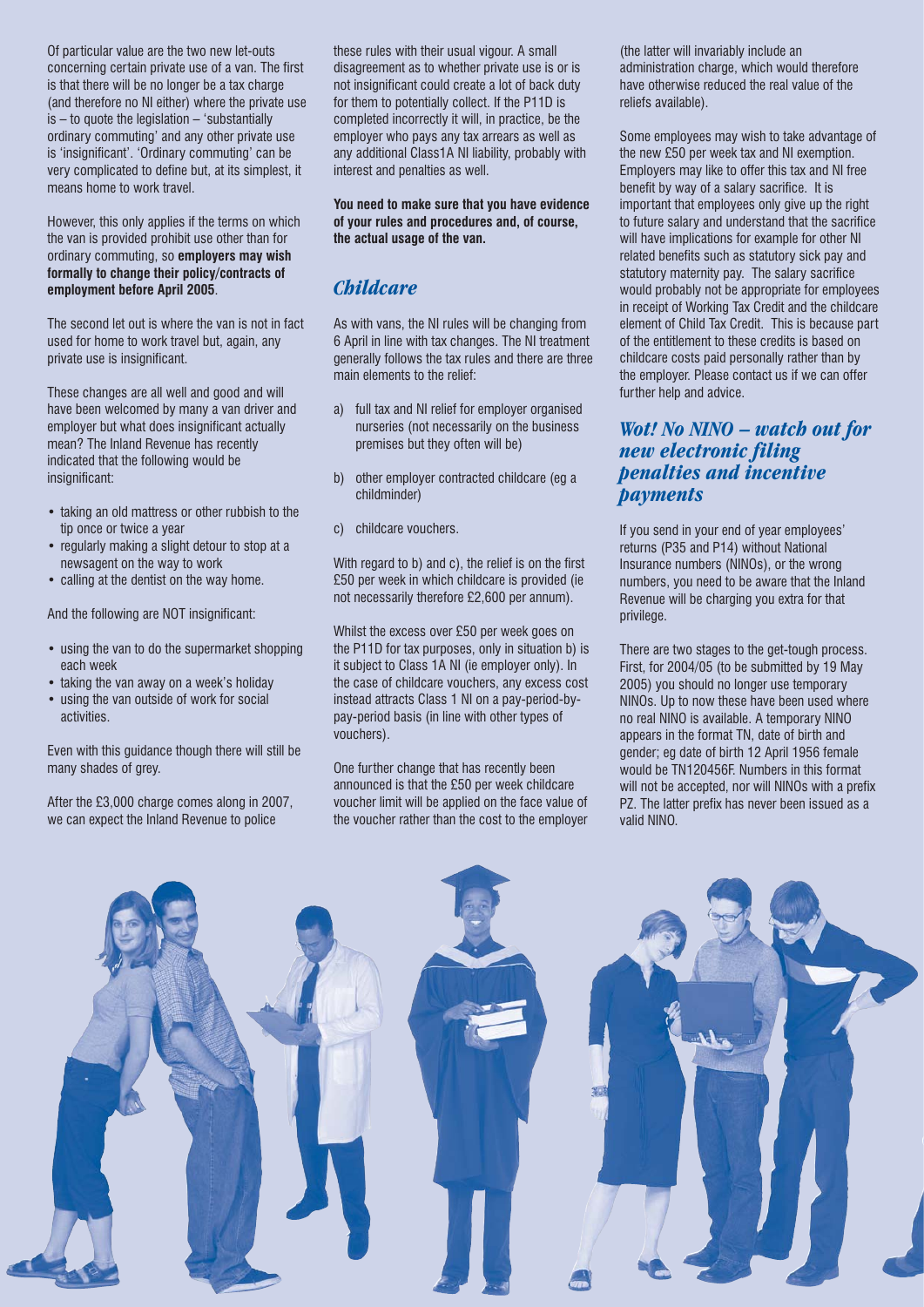Forms containing temporary NINOs which are filed electronically will not be accepted and the employer will have the opportunity to correct the matter, hopefully before the due date of 19 May 2005 is reached. If not corrected by 19 May, there will be significant implications for both large (more than 250 employees) and small (up to 50 employees) employers. Large employers face penalties of between £900 and £3,000,depending on the number of employees, for missing the deadline. At the other end of the scale small employers who are eligible for a £250 tax free incentive payment for successful and timely electronic filing will miss out.

Returns made on paper will also be rejected but this will almost certainly be after the filing date has passed. In either case, the return on the P35 is not treated as validly made until the matter is dealt with satisfactorily. If this is after the filing date, then a late filing penalty will be incurred. For 2005/06 and subsequent years returns (ie filing by 19 May 2006 and annually thereafter), NINOs prefixed NC, NK, NO, ZZ, XX and QQ (which are all artificial numbers of a different kind) will also not be accepted.

You can find missing NINOs in respect of your employees by using the Inland Revenue's 'tracing service'. You will need to complete form CA6855, which can be obtained from the Employers Orderline (08457 646646), on the annual Inland Revenue CD-Rom for employers or at www.inlandrevenue.gov.uk/employers

Alternatively, if you have a large number of missing NINOs you can send a list setting out the affected employees' title, surname, first name, address, date of birth, gender, works/payroll number, date employment started, date employment ended (if applicable) and the employers' PAYE reference. The schedule should be sent to Inland Revenue, National Insurance Contributions Office, Additional Business Workstream, Room H3002, Benton Park View, Newcastle upon Tyne, NE98 1ZZ.

# *NI – paying electronically*

Large employers (those with 250 or more employees in an individual PAYE scheme) are now obliged to make monthly remittances of Class 1 NI and PAYE electronically. However, a lot of smaller employers also started making payments electronically last year. So many, in fact, that it caused the Inland Revenue some administration problems! Either category of employer has an extra three days (ie up to the 22nd of each month) for an 'e-payment' to reach the Inland Revenue. Where the 22nd is a nonworking day, the payment must arrive before that date and not after the weekend or holiday.

In 2004, the extra three days were not available for electronic payments of Class 1A NI (on benefits in kind on the P11D) and Class 1B (on PAYE Settlement Agreements) but for 2005 they will be. For large employers, though, there is no compulsion to use electronic remittances for these two liabilities.

However, please note (following the non-working day rule mentioned above) that as 22 October 2005 is a Saturday, in practice an electronic Class 1B payment will need to be received by 21 October 2005.

## *Other current NI issues*

#### **Tips and gratuities**

The Inland Revenue continues to seek large arrears of NI from employers where employees receive tips from customers. Sometimes the demands are sufficiently large to threaten the very existence of the business. This particularly affects (but is in no way confined to) the catering trade. The Inland Revenue's interpretation of the legislation is in fact based on a National Minimum Wage case and is certainly open to challenge. We may be able to assist you if you receive such a request for arrears.

#### **Payment of personal school fee bills**

On the basis of two legal cases over the past couple of years the Inland Revenue is currently seeking to collect employer's and employee's Class 1 NI, particularly for 1999/00 and earlier years. In the cases where the Inland Revenue has had success, the employer had merely paid the employee's (usually a director's) own liability. However, if (as was intended in the two cases mentioned but without successful implementation and supporting paperwork) the contract is genuinely between the employer and the school, rather than the parent and the school, then no Class 1 NI should be due (although there is, of course, Class 1A NI for 2000/01 onwards instead).

#### **Statutory Maternity Pay**

Following an unfortunate European Court judgment last year the Statutory Maternity Pay (SMP) rules are being amended from this April.

It will now be necessary, having originally computed SMP entitlement over the standard eight week period of earlier employment, to take into account all subsequent pay increases that are awarded up to the end of the maternity leave period (ie not just to the end of the SMP payment period).

It will, of course, be the case that where the usual practice of annual pay reviews is followed, there will be at least one review required to the rate of SMP in many cases, the only exceptions being where full leave is not taken and pay rises were just before and just after leave.

Since the period in question could be as long as 17 months, in some cases two recalculations of SMP could be required, although arrears will only arise once if pay reviews are no more often than annually.

*Continued overleaf*